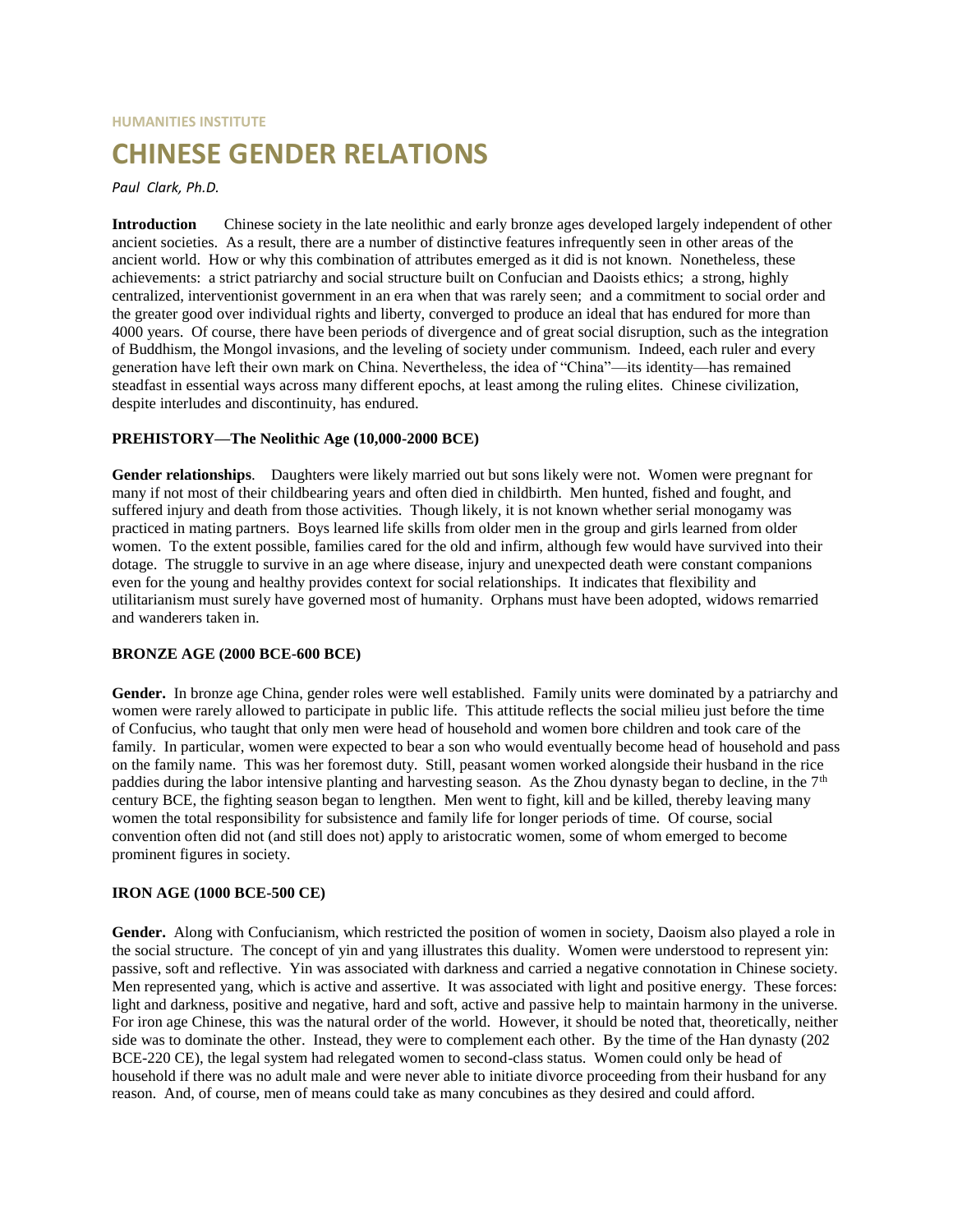## **POST-CLASSICAL PERIOD (500 CE-1500 CE)**

**Gender.** Women could not aspire to serve the state. The Confucian elites articulated a moral code which kept women both out of public service and even out of the public eye. If possible, it was the job of women to stay at home, take care of the household and prioritize either fathers, husbands or sons. Women's goals and aspirations were always secondary to those of the men around her. Strict adherence to this code was complicated for peasants and laborers. Peasant women worked alongside their husbands in the fields and rice paddies.

**Foot-binding.** In the Song period (960-1279), if not before, there arose the custom of foot binding among those who could afford it. It is not clear why this particular activity began, but it had the effect of crippling any woman who had the misfortune of experiencing it. Late in childhood, girls' toes were doubled under the soles of their feet, bound tightly and kept there as their feet grew. This was a very painful ordeal. Over time, it retarded the growth of bones in the feet and created very small feet that were said to resemble the beauty of a golden lotus. Women with bound feet were unable to walk very far or engage in any sort of work which required them to stand for long periods of time. It was not possible to work in the fields or rice paddies. However, this condition conveyed status and made women more desirable for marriage. Though foot binding was outlawed in the early 20<sup>th</sup> century, it existed in the rural areas for another decade or so. Today, a tiny number of very elderly women with bound feet survive in China.

**Concubinage and Polygamy.** Women in China also had to endure the peculiar institution of concubinage. Concubines existed in all societies in the per-modern world. In China, it existed until outlawed in 1949. In general, girls who became concubines were from very humble origins. In this system, young women were sold by their father or older brother to a wealthy and powerful man. She would then become his sexual companion for life. The offspring of concubines were not afforded the same level of legal legitimacy that the children of first, second or third wives enjoyed and could not inherit unless no other heir existed, and most often not even then. However, they existed within a well-established legal framework and were not considered only sex slaves who could be discarded at will without cause. They were a part of the family and treated as such. Nonetheless, the young women sold into these situations rarely had a say in the decision to become a concubine. It was sometimes considered a badge of honor to have a daughter sold as a concubine to a wealthy, powerful man who could also provide financial assistance to the father's household as well. Nonetheless, the concept of free will for women in post-classical China was at best a secondary consideration.

**Unmarried Men.** It is not clear how large a percentage of women were concubines in post-classical China. However, the practice was widespread. One of the enduring problems in post-classical China was the lack of suitable women available to marry working class men. Polygamy and concubinage among elite men was at the root of the problem. Poor, unmarried men who were never able to marry and start a household of their own were destined to remain on the periphery of society and often became law breakers and trouble makers.

#### **EARLY MODERN PERIOD (1500-1800 CE)**

**The 19th CENTURY**